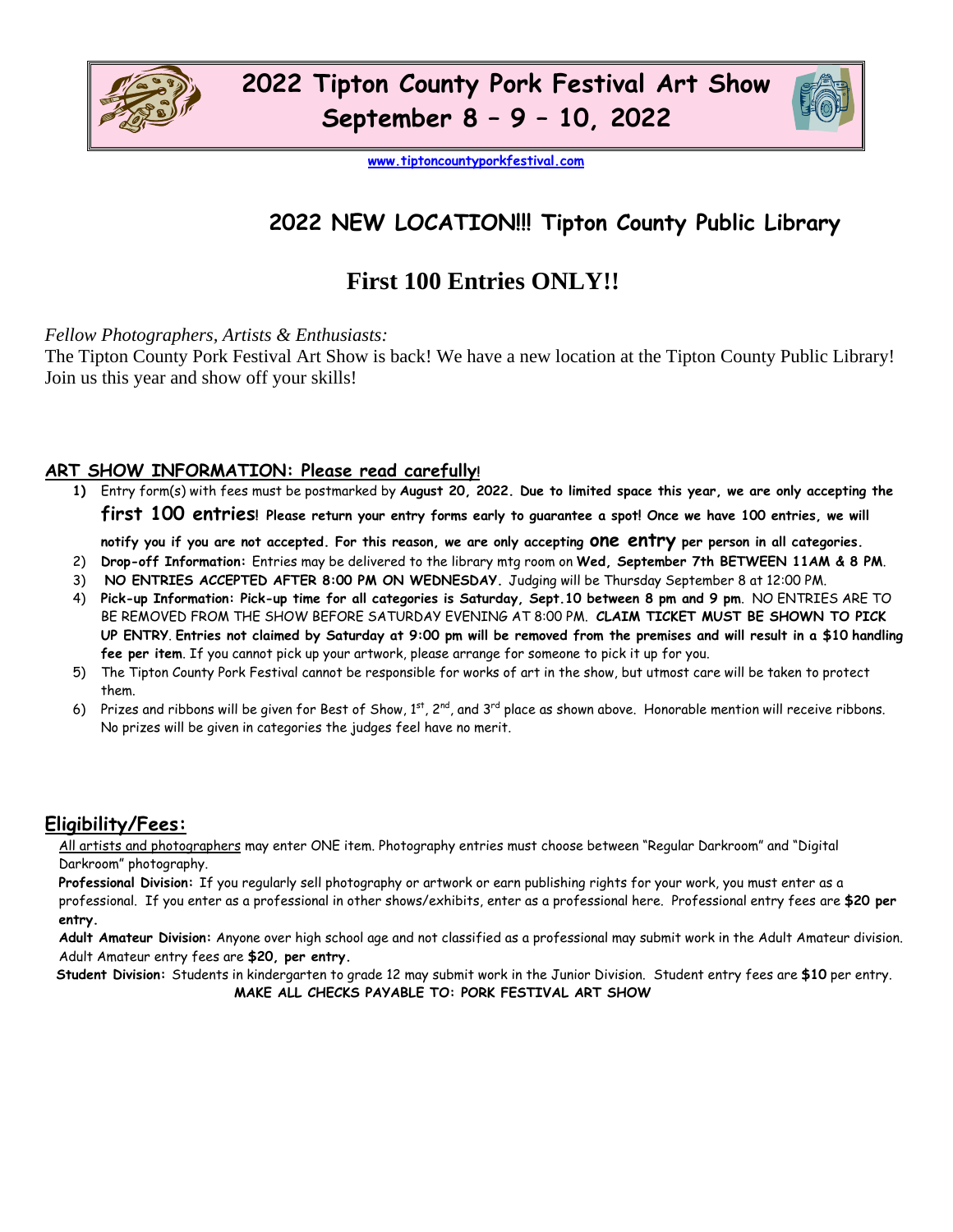# **Categories**

#### **Category: Professional, Amateur Photography**

- Photography will be accepted in two divisions. These two divisions and the rules for each division are as follows:
	- a. "Regular Darkroom" Not altered in any way or altered using ONLY techniques that emulate traditional darkroom and finishing techniques such as cropping, rotating and adjusting color balance and brightness, etc.
	- b. "Digital Darkroom" Altered using software and/or plug-ins or other similar computer programs. Free use of any digital techniques to any degree may be entered in this category.
- The size of the print(s) must be **no smaller than 8"**  $\times$  10" and no larger than 16"  $\times$  20".
- All prints must be securely matted or mounted on **mat board (FRAMES MADE BE USED, BUT ARE LIMITED TO SECTIONAL OR NARROW PHOTO FRAMES.** The total size (photo + matting + with or without frame) cannot exceed the maximum size of "16 x 20". Mounting tape maybe used to secure prints, however, double sided tape may not as it does not securely keep prints in place during the show.
- Black and white photos are accepted

#### **Category Student Photography**

- Both color and black & white photos will be accepted.
- Photography will be accepted in two divisions. These two divisions and the rules for each division are as follows:
	- a. "Regular Darkroom" Not altered in any way or altered using ONLY techniques that emulate traditional darkroom and finishing techniques such as cropping, rotating and adjusting color balance and brightness, etc.
	- b. "Digital Darkroom" Altered using software and/or plug-ins or other similar computer programs. Free use of any digital techniques to any degree may be entered in this category.
- The size of the print(s) must be no smaller than  $8''$   $\times$   $10''$  and no larger than  $16''$   $\times$   $20''$ .
- All prints must be securely matted or mounted on **mat board (USE OF FRAMES IS UP TO ENTRANT, BUT SIZE LIMIT REMAINS AT 16 x 20.** The total size (photo + matting) of the mounted photo cannot exceed the maximum size of "16 x 20". Mounting tape maybe used to secure prints, however, double sided tape may not as it does not securely keep prints in place during the show.

#### **Category: Professional and Amateur Fine Arts**

• All paintings, drawings, etc. must be framed and ready to hang with wire and eye screws on the back. **SAW TOOTH HANGERS ARE NOT ACCEPTED.** 

- No cross stitch or craft projects accepted.
- Drawings must be framed under glass.
- Pictures should not measure more than **16"x20".** With frame, the total entry size may not exceed **16"x20"** due to space limitations.
- Any signature must be covered with tape.
- Entries should not have been exhibited in previous Pork Festival Competitions.
- All entries in the Fine Arts category must be independently created, original artwork.

#### **Category: Student Fine Arts**

Paintings, drawings, etc, may be framed and ready to hang with wire and eye screws on the back**. SAW TOOTH HANGERS ARE NOT ACCEPTED**. Artwork can be mounted on mat board and covered with a clear plastic sleeve. Be sure sleeve is tightly sealed on the back.

- No cross stitch or craft projects accepted.
- Drawings must be framed under glass.
- Pictures should not measure more than **11" x 14".** With frame, the total entry size may not exceed **16" x 20"** due to space limitations. Square pieces can be up to **16 x 20"**
- Any signature must be covered with tape.
- Entries should not have been exhibited in previous Pork Festival Competitions.
- All entries in the Fine Arts category must be independently created, original artwork**. NO COPYRIGHTED CHARACTERS**.
- Work created in school art classes, private lessons or 4-H projects may be used.